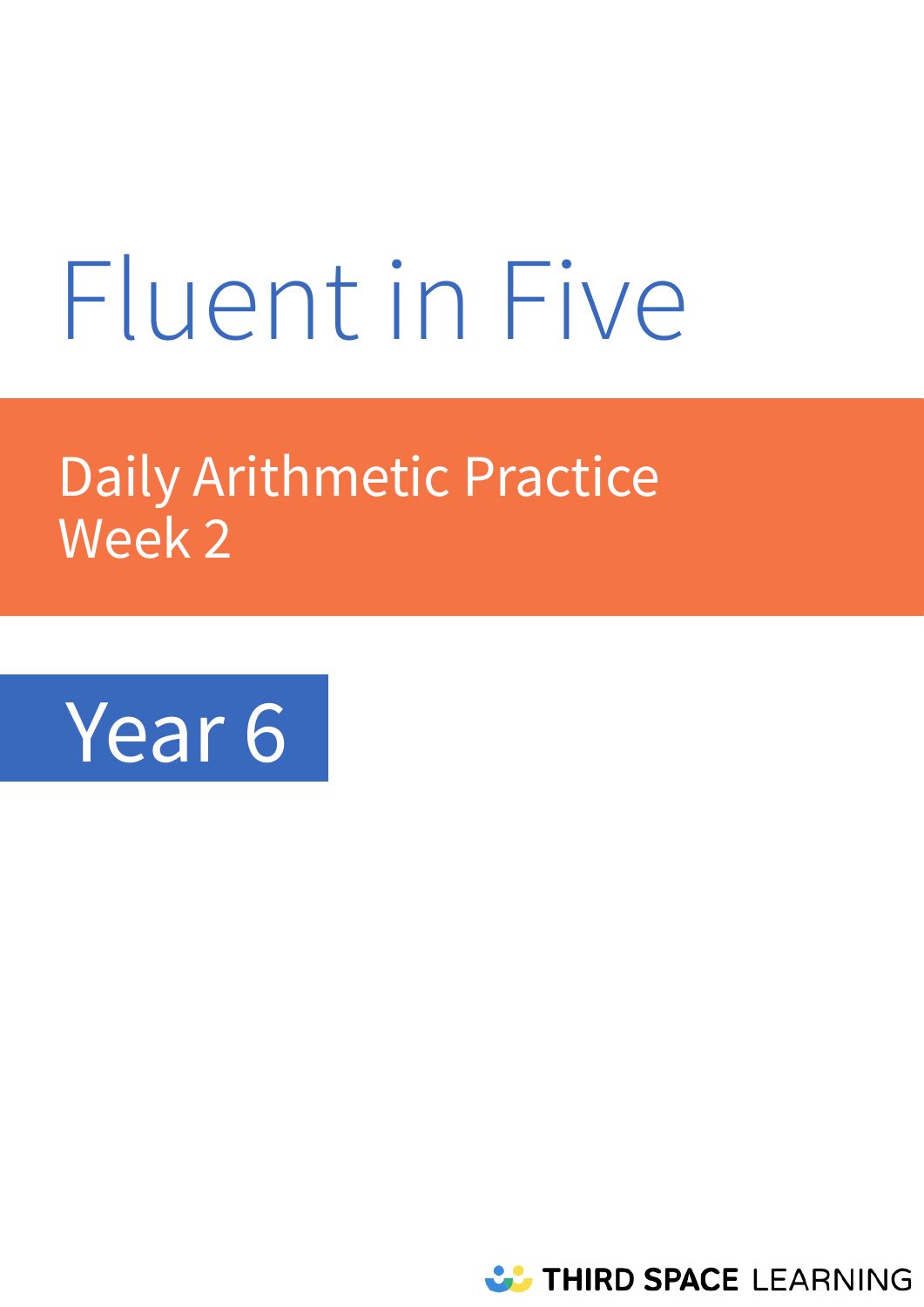# Year 6 - Week 2

**Please note, we always recommend reading 'Your Guide to Using Fluent in Five' before using these resources with your class.** 

# This week in a nutshell

Mental methods this week continue to focus on those which should be secure from Year 5, including:

- Adding and subtracting a three-digit number and tens and ones.
- Adding 3 single-digit numbers together.
- Simple mental multiplication for the 7 times tables.
- Finding non-unit fractions of numbers.

Multiplication and division questions which may need to be supported with the formal or informal written method or jottings are included, with the 7 times table as their base, and this week written addition and subtraction questions involve exchanging in one column only.

This is the first week children will be exposed to questions presented in the 'traditional' format of 'question = answer space'.

#### **Two mark questions are included this week.**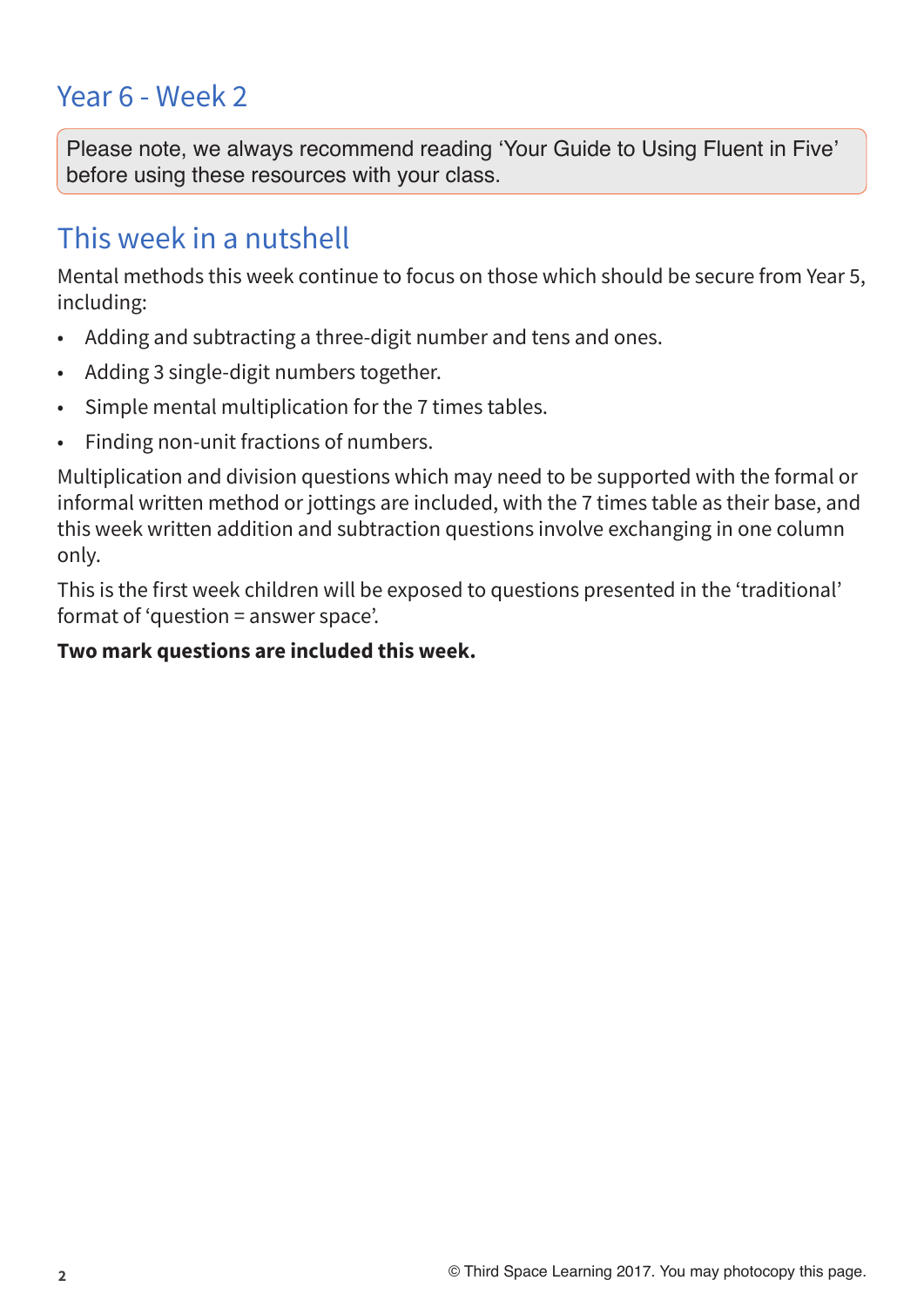|  | $60 \times 3 =$ |  |  |  |  |  |  |  |  |  |          |
|--|-----------------|--|--|--|--|--|--|--|--|--|----------|
|  |                 |  |  |  |  |  |  |  |  |  |          |
|  |                 |  |  |  |  |  |  |  |  |  |          |
|  |                 |  |  |  |  |  |  |  |  |  |          |
|  |                 |  |  |  |  |  |  |  |  |  |          |
|  |                 |  |  |  |  |  |  |  |  |  |          |
|  |                 |  |  |  |  |  |  |  |  |  |          |
|  |                 |  |  |  |  |  |  |  |  |  |          |
|  |                 |  |  |  |  |  |  |  |  |  | $1$ mark |
|  |                 |  |  |  |  |  |  |  |  |  |          |

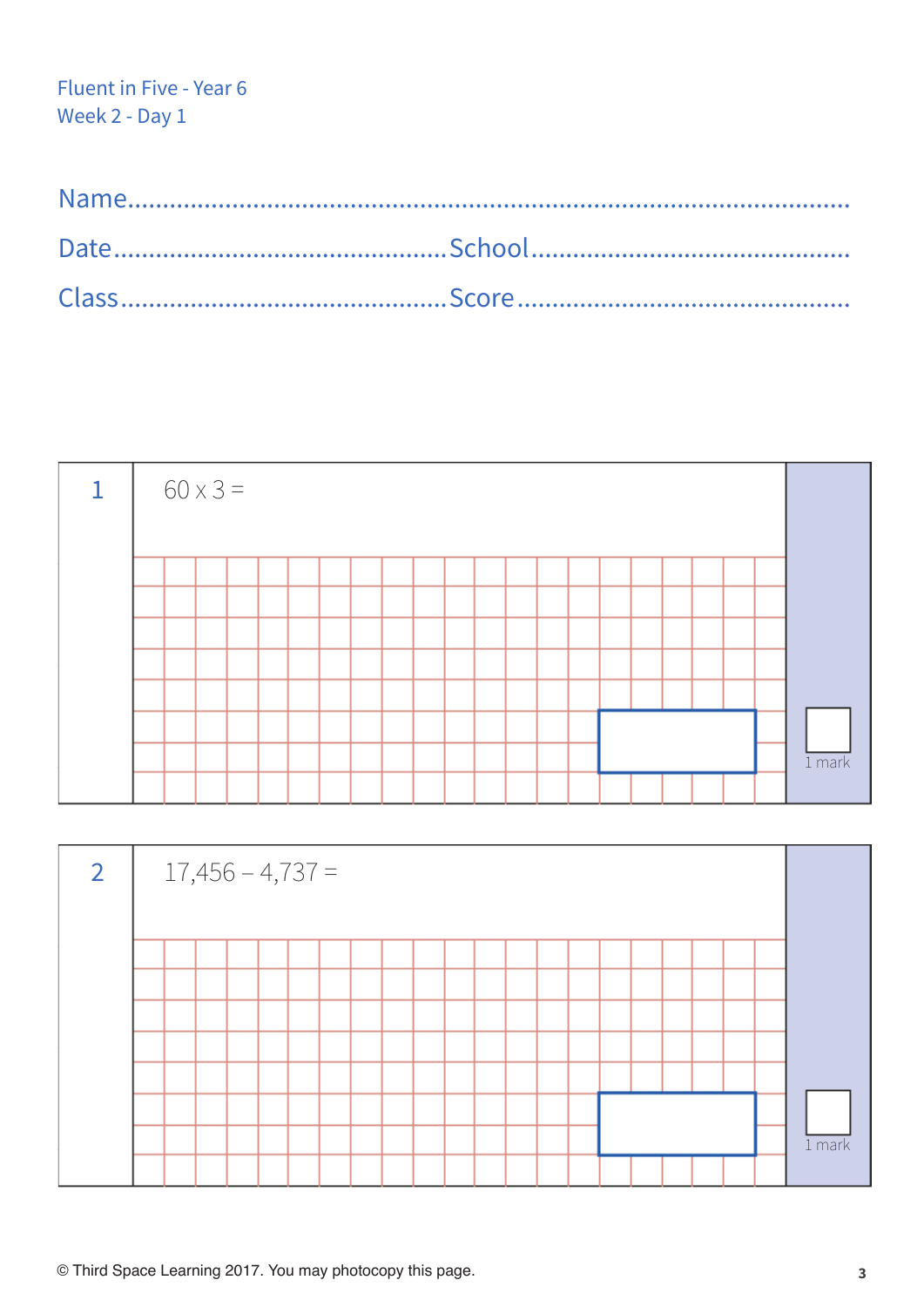

| $1$ mark |
|----------|

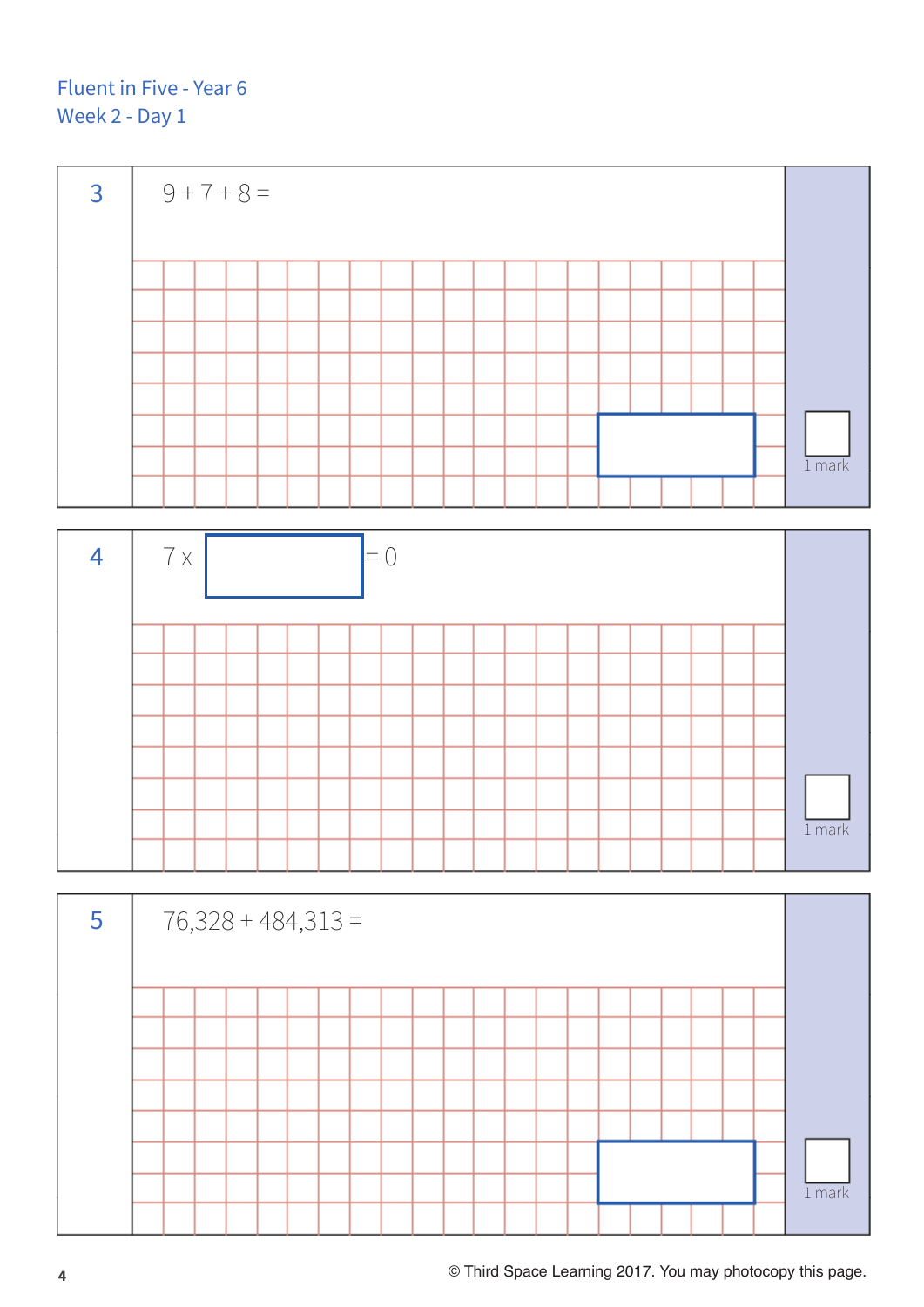# Answer Sheet

- 1.  $60 \times 3 = 180$  (M)
- 2. 17,456 4,737 = **12,719** (W)
- 3. 9 + 7 + 8 = **24** (M)
- 4.  $7 \times 0 = 0$  (M)
- 5. 76,328 + 484,313 = **560,641** (W)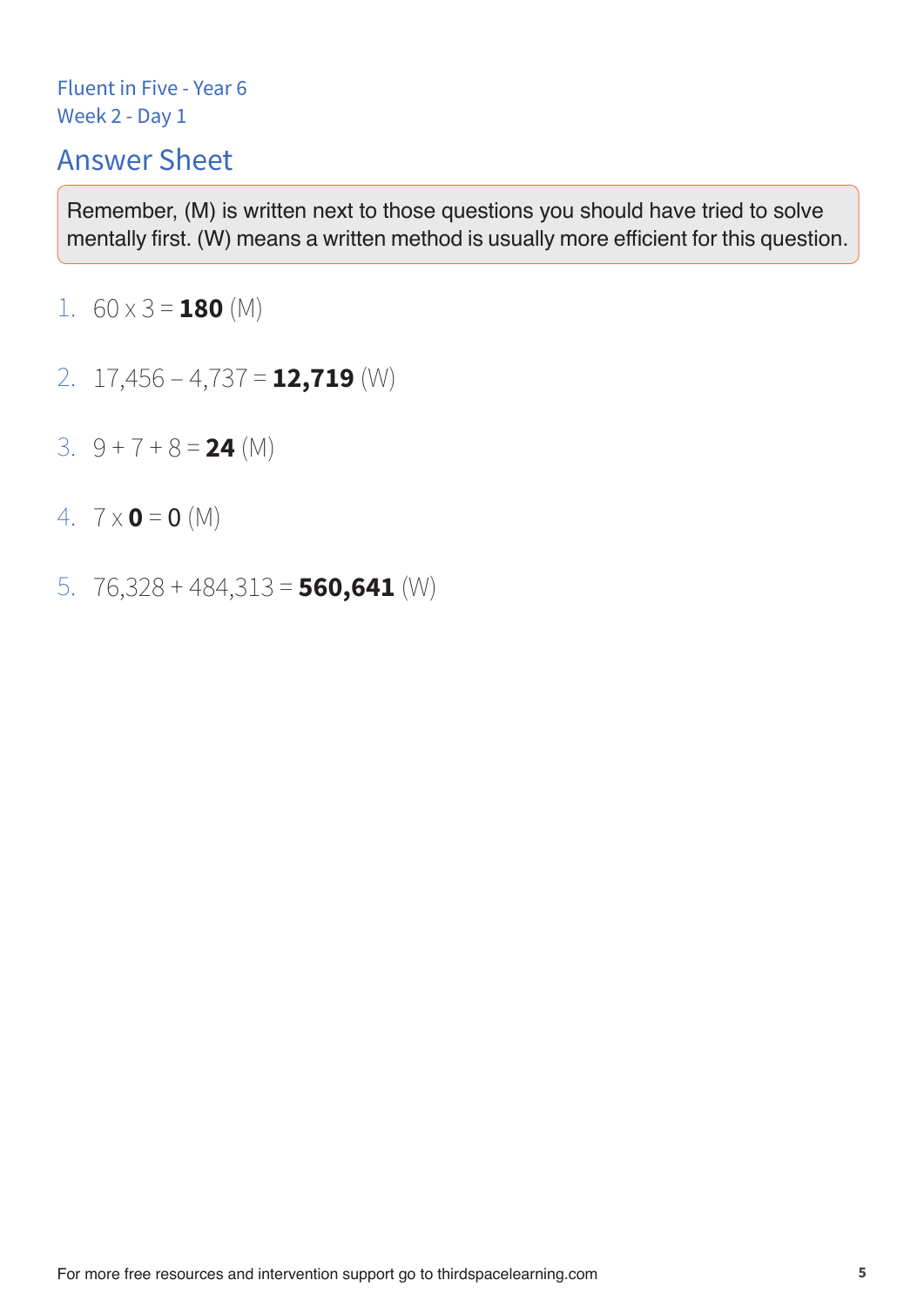|  |  | $6.94 \times 10 =$ |  |  |  |  |  |  |  |  |          |
|--|--|--------------------|--|--|--|--|--|--|--|--|----------|
|  |  |                    |  |  |  |  |  |  |  |  |          |
|  |  |                    |  |  |  |  |  |  |  |  |          |
|  |  |                    |  |  |  |  |  |  |  |  |          |
|  |  |                    |  |  |  |  |  |  |  |  |          |
|  |  |                    |  |  |  |  |  |  |  |  |          |
|  |  |                    |  |  |  |  |  |  |  |  |          |
|  |  |                    |  |  |  |  |  |  |  |  |          |
|  |  |                    |  |  |  |  |  |  |  |  | $1$ mark |
|  |  |                    |  |  |  |  |  |  |  |  |          |

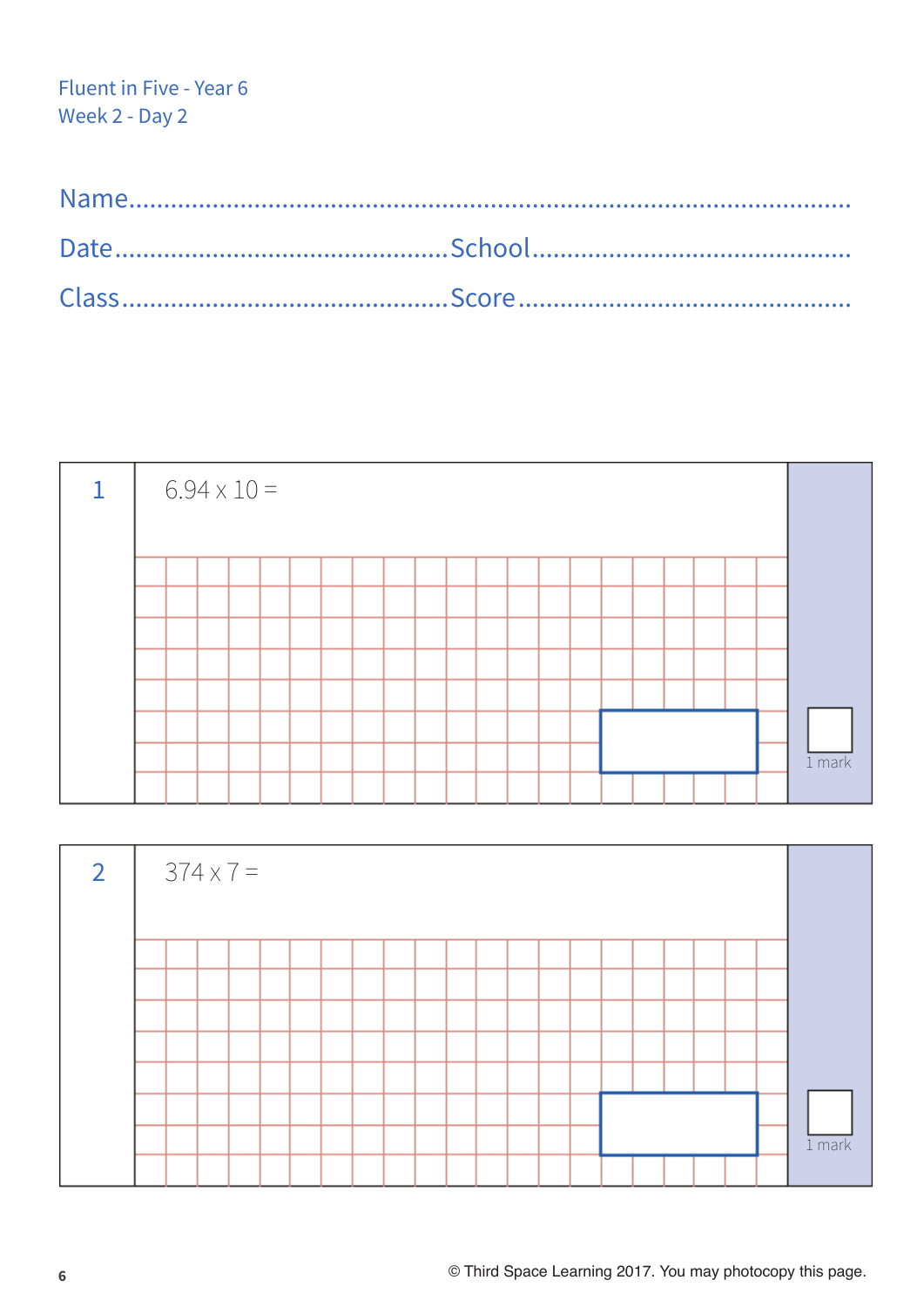



| $5\overline{5}$ |  | $432 \div 7 =$ |  |  |  |  |  |  |  |  |          |
|-----------------|--|----------------|--|--|--|--|--|--|--|--|----------|
|                 |  |                |  |  |  |  |  |  |  |  |          |
|                 |  |                |  |  |  |  |  |  |  |  |          |
|                 |  |                |  |  |  |  |  |  |  |  |          |
|                 |  |                |  |  |  |  |  |  |  |  |          |
|                 |  |                |  |  |  |  |  |  |  |  |          |
|                 |  |                |  |  |  |  |  |  |  |  |          |
|                 |  |                |  |  |  |  |  |  |  |  |          |
|                 |  |                |  |  |  |  |  |  |  |  | $1$ mark |
|                 |  |                |  |  |  |  |  |  |  |  |          |

**© Third Space Learning 2017. You may photocopy this page. 7**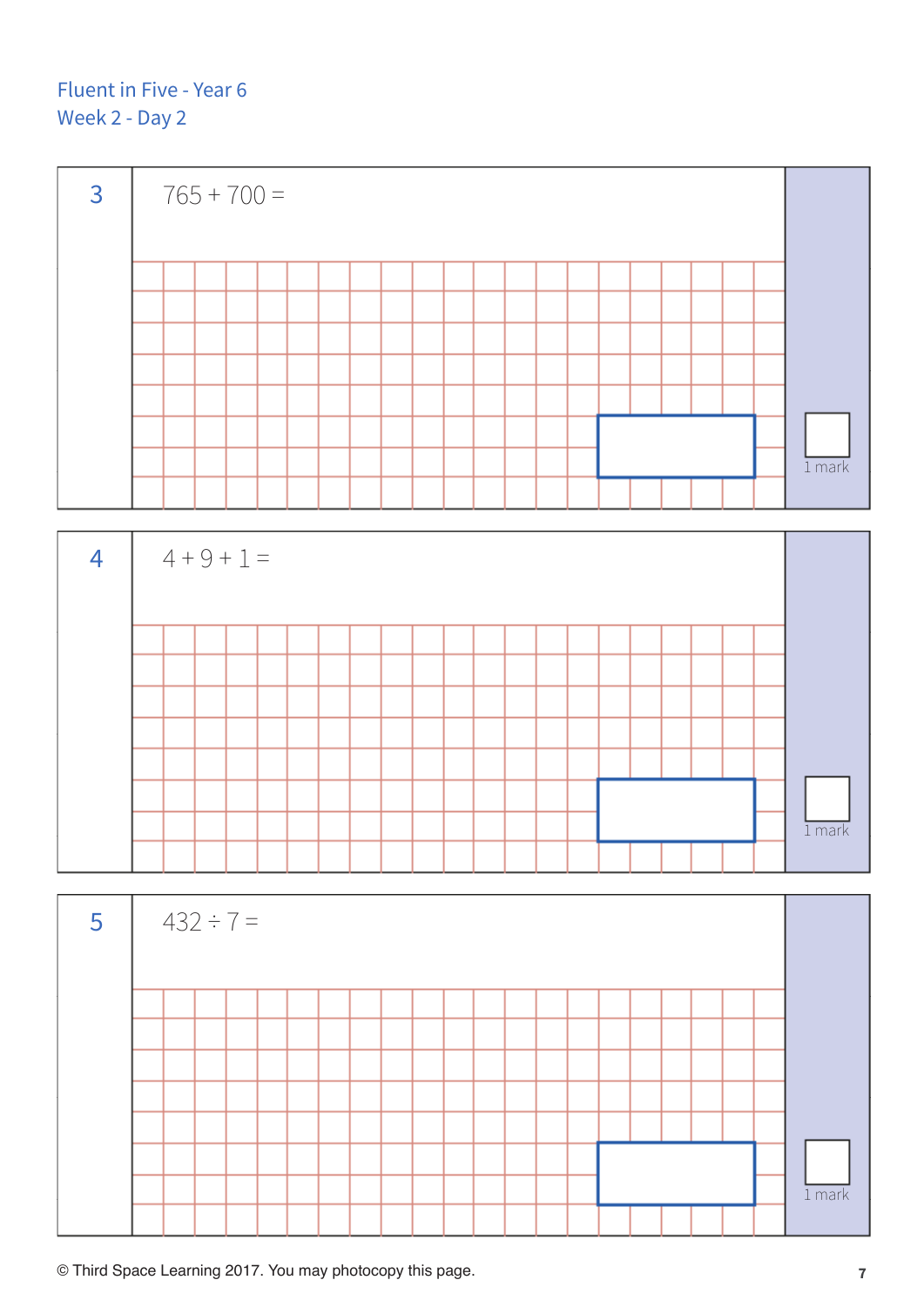# Answer Sheet

- 1.  $6.94 \times 10 = 69.4$  (M)
- 2. 374 x 7 = **2,618** (W)
- 3. 765 + 700 = **1,465** (M)
- 4.  $4 + 9 + 1 = 14$  (M)
- 5.  $432 \div 7 = 61 \text{ r } 5 \text{ or } 61 \frac{5}{7}$  (W) **7**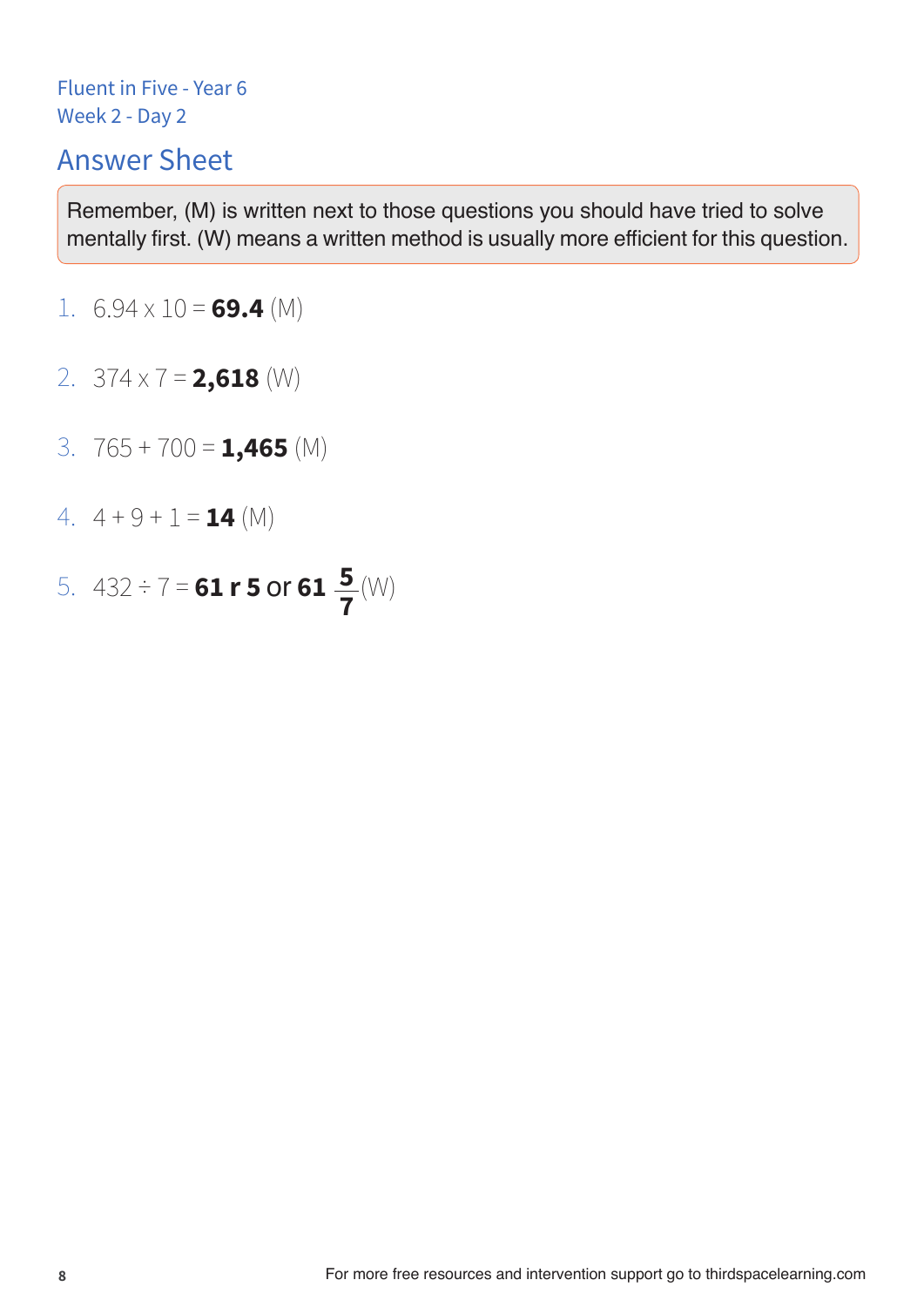|  | $984 + 70 =$ |  |  |  |  |  |  |  |  |  |          |
|--|--------------|--|--|--|--|--|--|--|--|--|----------|
|  |              |  |  |  |  |  |  |  |  |  |          |
|  |              |  |  |  |  |  |  |  |  |  |          |
|  |              |  |  |  |  |  |  |  |  |  |          |
|  |              |  |  |  |  |  |  |  |  |  |          |
|  |              |  |  |  |  |  |  |  |  |  |          |
|  |              |  |  |  |  |  |  |  |  |  |          |
|  |              |  |  |  |  |  |  |  |  |  |          |
|  |              |  |  |  |  |  |  |  |  |  | $1$ mark |
|  |              |  |  |  |  |  |  |  |  |  |          |

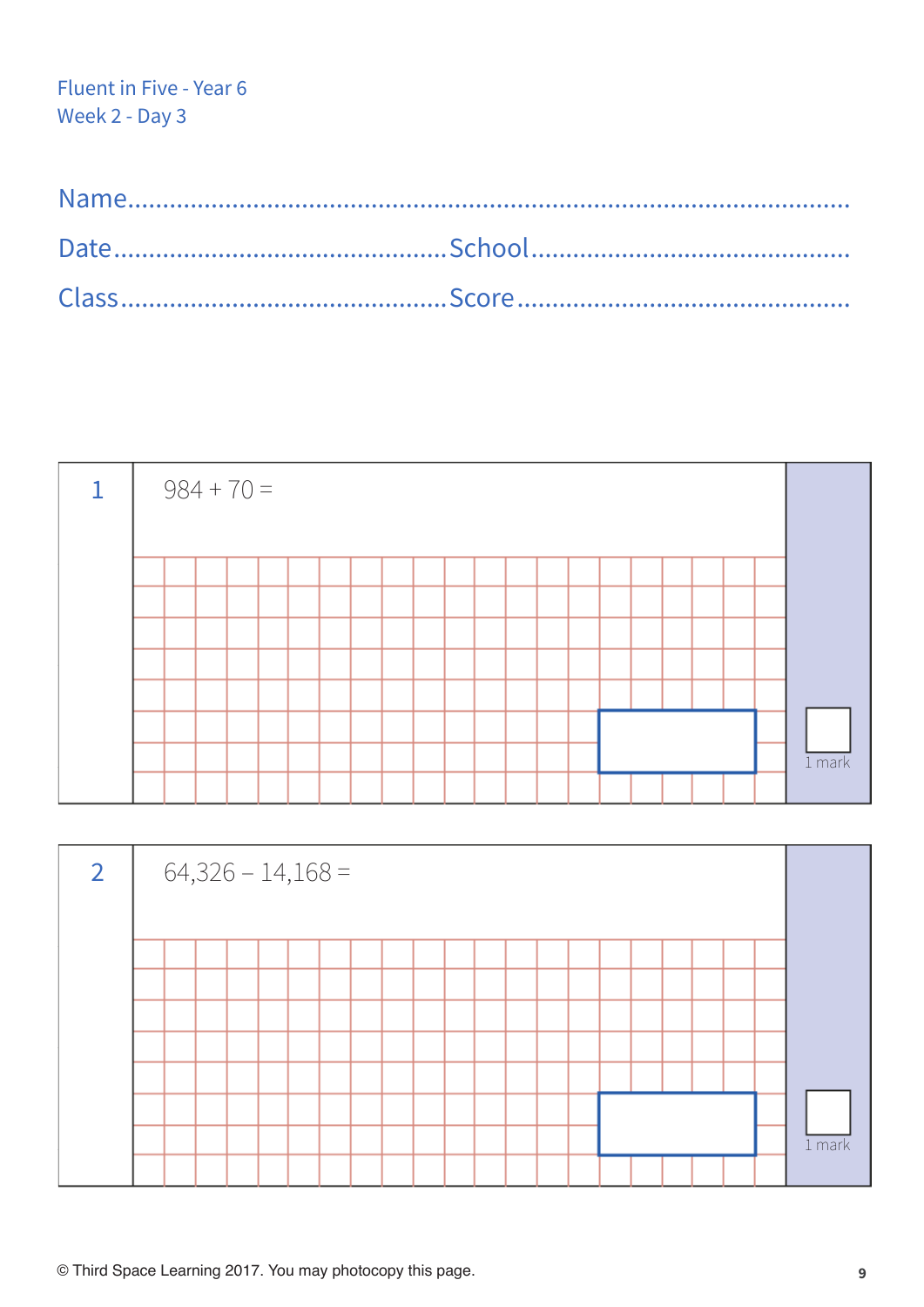





**10 © Third Space Learning 2017. You may photocopy this page.**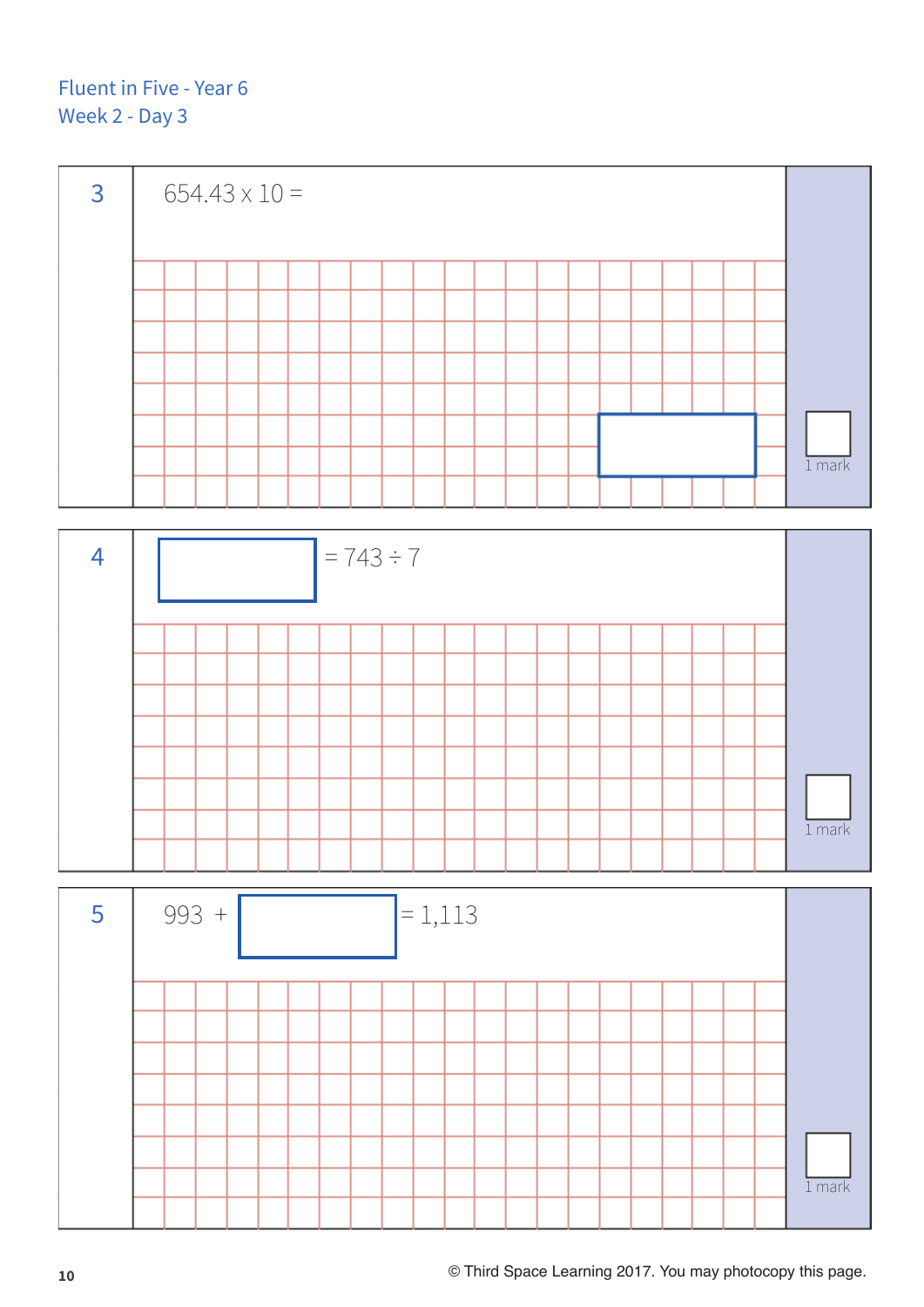# Answer Sheet

- 1. 984 + 70 = **1,054** (M)
- 2. 64,326 14,168 = **50,158** (W)
- 3. 654.43 x 10 = **6544.3** (M)
- 4. **106 r 1 or 106 r**  $\frac{1}{7}$  = 743 ÷ 7 (W) **1 7**
- 5. 993 + **120** = 1,113 (M)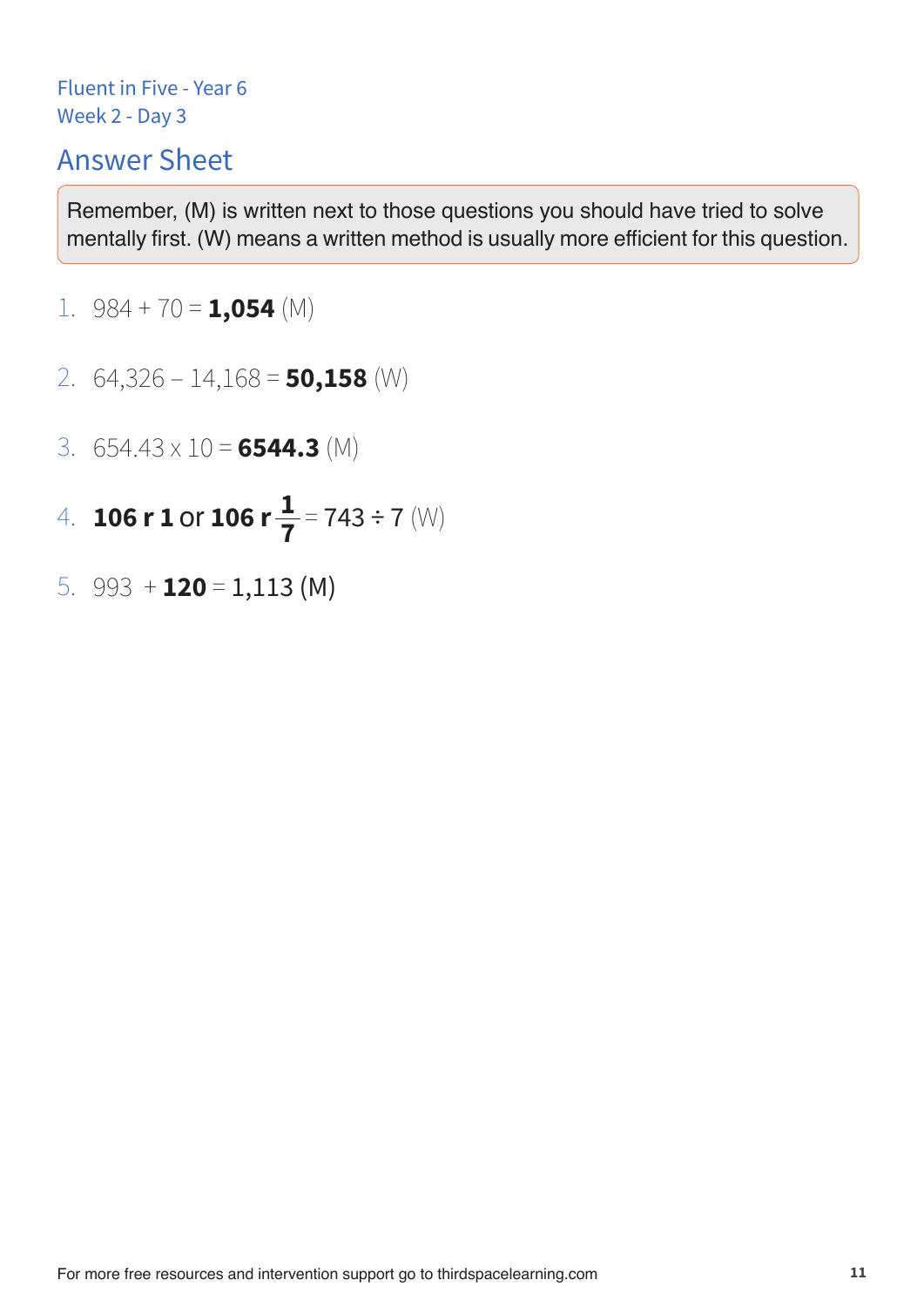| $\frac{2}{3}$ of 24 = |  |  |  |  |  |  |  |  |  |  |          |
|-----------------------|--|--|--|--|--|--|--|--|--|--|----------|
|                       |  |  |  |  |  |  |  |  |  |  |          |
|                       |  |  |  |  |  |  |  |  |  |  |          |
|                       |  |  |  |  |  |  |  |  |  |  |          |
|                       |  |  |  |  |  |  |  |  |  |  |          |
|                       |  |  |  |  |  |  |  |  |  |  |          |
|                       |  |  |  |  |  |  |  |  |  |  |          |
|                       |  |  |  |  |  |  |  |  |  |  | $1$ mark |
|                       |  |  |  |  |  |  |  |  |  |  |          |

| $\overline{2}$ |  | $85,542 + 432,594 =$ |  |  |  |  |  |  |  |  |          |
|----------------|--|----------------------|--|--|--|--|--|--|--|--|----------|
|                |  |                      |  |  |  |  |  |  |  |  |          |
|                |  |                      |  |  |  |  |  |  |  |  |          |
|                |  |                      |  |  |  |  |  |  |  |  |          |
|                |  |                      |  |  |  |  |  |  |  |  |          |
|                |  |                      |  |  |  |  |  |  |  |  |          |
|                |  |                      |  |  |  |  |  |  |  |  |          |
|                |  |                      |  |  |  |  |  |  |  |  |          |
|                |  |                      |  |  |  |  |  |  |  |  | $1$ mark |
|                |  |                      |  |  |  |  |  |  |  |  |          |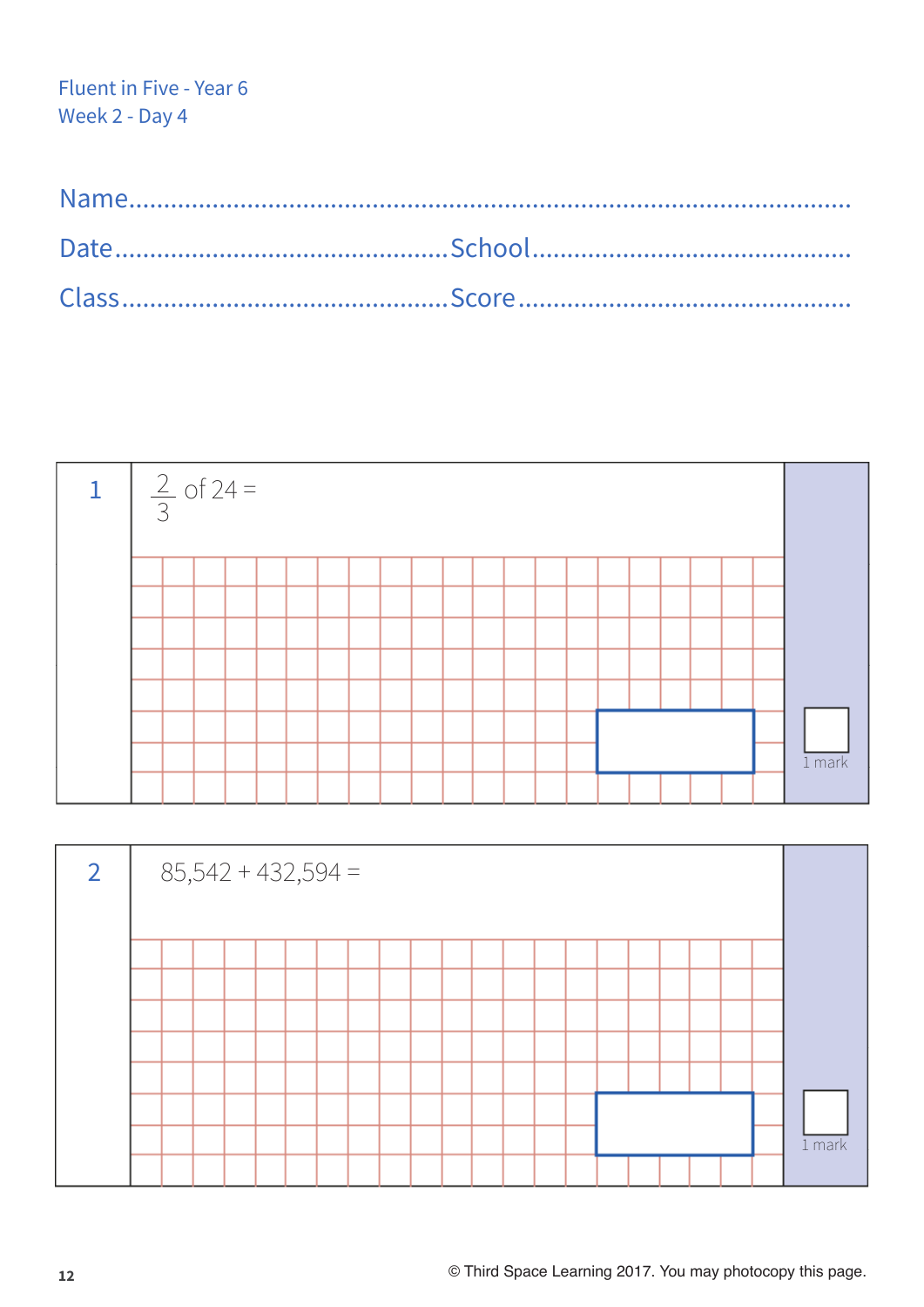



| $5\overline{5}$ | $678 - 90 =$ |  |  |  |  |  |  |  |  |  |          |
|-----------------|--------------|--|--|--|--|--|--|--|--|--|----------|
|                 |              |  |  |  |  |  |  |  |  |  |          |
|                 |              |  |  |  |  |  |  |  |  |  |          |
|                 |              |  |  |  |  |  |  |  |  |  |          |
|                 |              |  |  |  |  |  |  |  |  |  |          |
|                 |              |  |  |  |  |  |  |  |  |  |          |
|                 |              |  |  |  |  |  |  |  |  |  |          |
|                 |              |  |  |  |  |  |  |  |  |  |          |
|                 |              |  |  |  |  |  |  |  |  |  | $1$ mark |
|                 |              |  |  |  |  |  |  |  |  |  |          |

**© Third Space Learning 2017. You may photocopy this page. 13**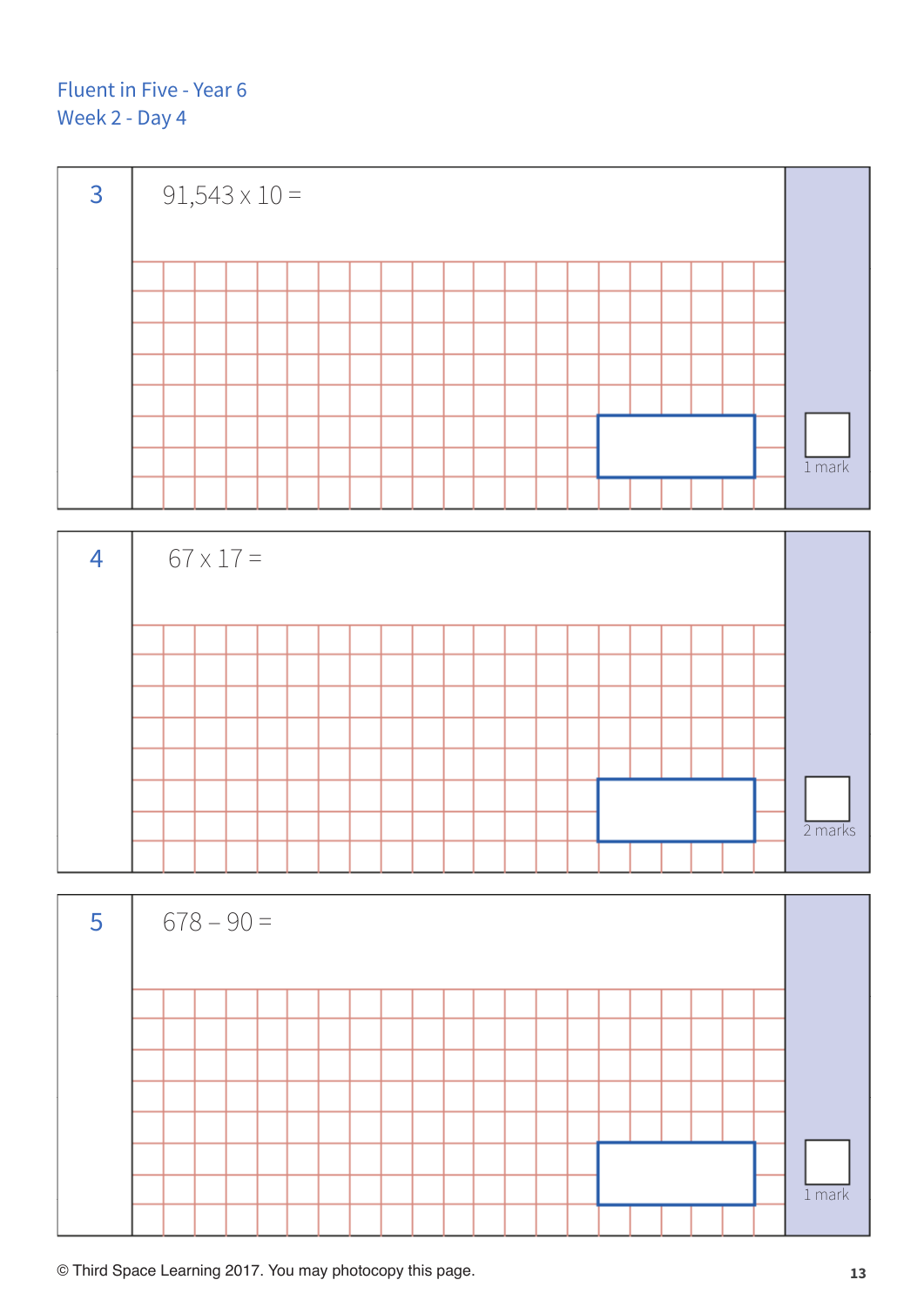# Answer Sheet

1. 
$$
\frac{2}{3}
$$
 of 24 = **16** (M)

- 2. 85,542 + 432,594 = **518,136** (W)
- 3. 91.543 x 10 = **915.43** (M)
- 4. 67 x 17 = **1,139** (W)
- 5. 678 90 = **588** (M)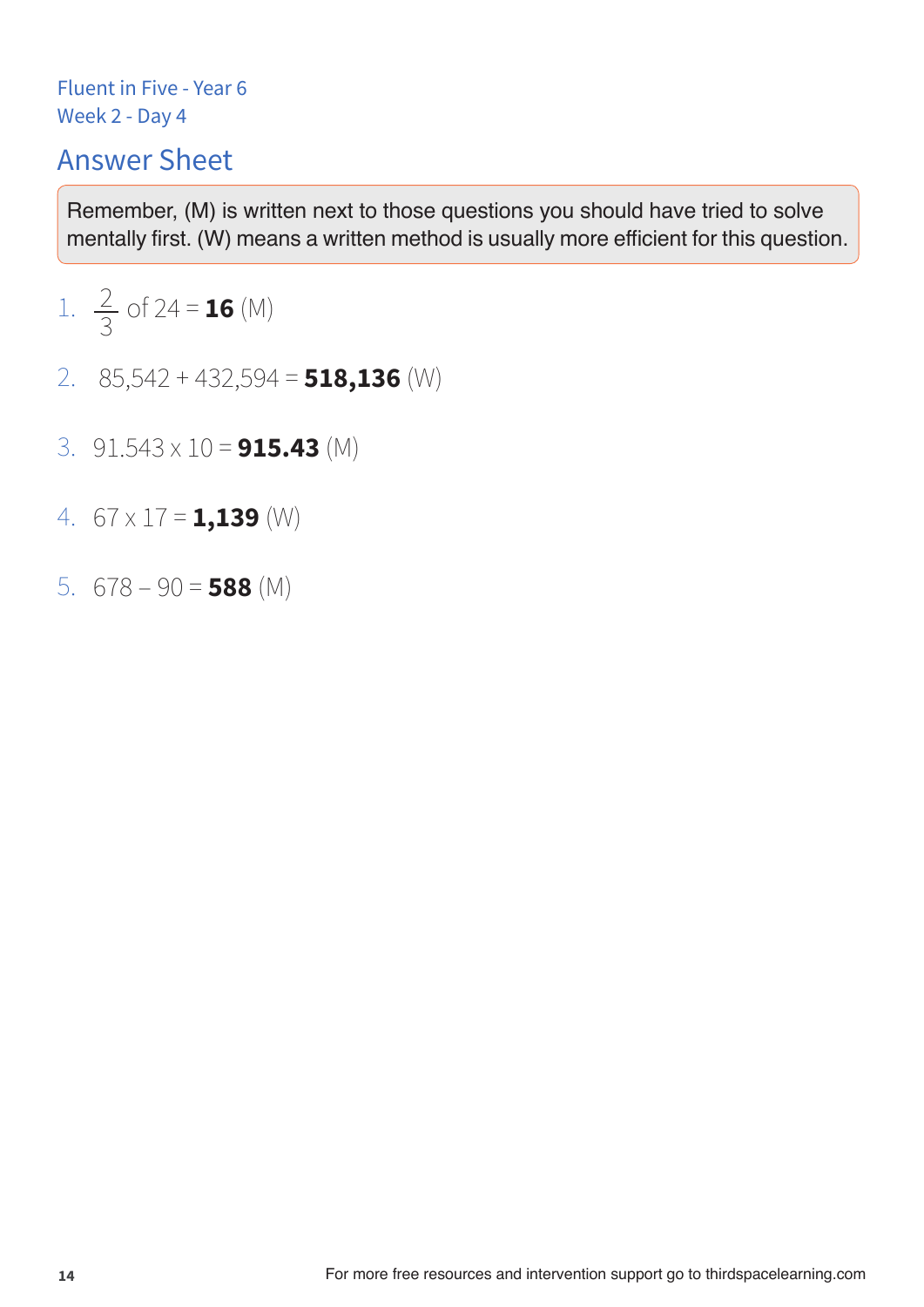| $\frac{3}{8}$ of 64 = |  |  |  |  |  |  |  |  |  |  |  |  |  |  |  |  |  |          |
|-----------------------|--|--|--|--|--|--|--|--|--|--|--|--|--|--|--|--|--|----------|
|                       |  |  |  |  |  |  |  |  |  |  |  |  |  |  |  |  |  |          |
|                       |  |  |  |  |  |  |  |  |  |  |  |  |  |  |  |  |  |          |
|                       |  |  |  |  |  |  |  |  |  |  |  |  |  |  |  |  |  |          |
|                       |  |  |  |  |  |  |  |  |  |  |  |  |  |  |  |  |  |          |
|                       |  |  |  |  |  |  |  |  |  |  |  |  |  |  |  |  |  |          |
|                       |  |  |  |  |  |  |  |  |  |  |  |  |  |  |  |  |  |          |
|                       |  |  |  |  |  |  |  |  |  |  |  |  |  |  |  |  |  | $1$ mark |
|                       |  |  |  |  |  |  |  |  |  |  |  |  |  |  |  |  |  |          |

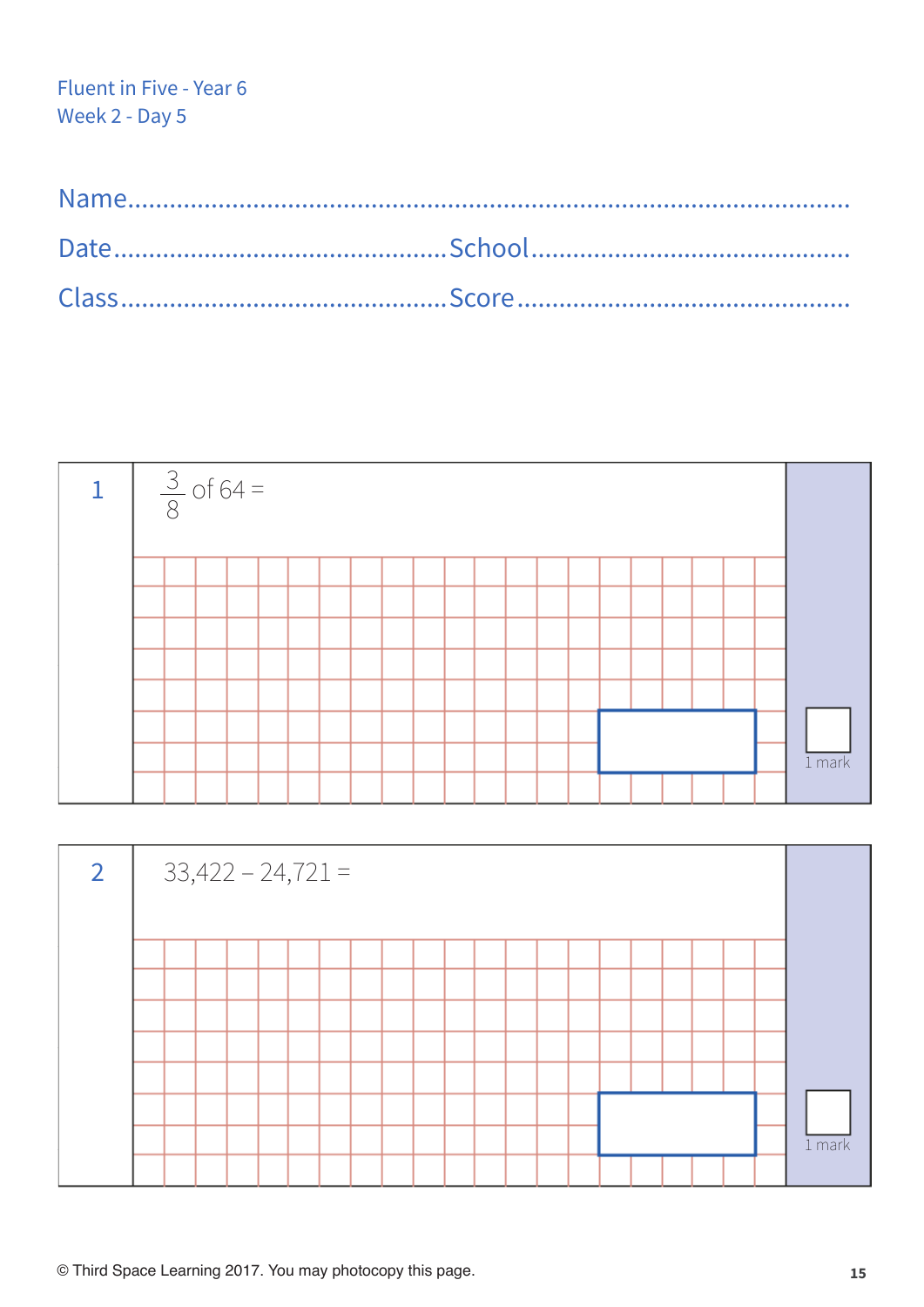

| 4 | $= 765 - 80$ |  |  |  |  |  |  |  |  |  |  |  |  |  |  |  |  |  |          |
|---|--------------|--|--|--|--|--|--|--|--|--|--|--|--|--|--|--|--|--|----------|
|   |              |  |  |  |  |  |  |  |  |  |  |  |  |  |  |  |  |  |          |
|   |              |  |  |  |  |  |  |  |  |  |  |  |  |  |  |  |  |  |          |
|   |              |  |  |  |  |  |  |  |  |  |  |  |  |  |  |  |  |  |          |
|   |              |  |  |  |  |  |  |  |  |  |  |  |  |  |  |  |  |  |          |
|   |              |  |  |  |  |  |  |  |  |  |  |  |  |  |  |  |  |  |          |
|   |              |  |  |  |  |  |  |  |  |  |  |  |  |  |  |  |  |  |          |
|   |              |  |  |  |  |  |  |  |  |  |  |  |  |  |  |  |  |  | $1$ mark |
|   |              |  |  |  |  |  |  |  |  |  |  |  |  |  |  |  |  |  |          |

| $-5$ | $27 \times 73 =$ |  |  |  |  |  |  |  |  |  |  |  |  |  |  |  |  |  |  |           |
|------|------------------|--|--|--|--|--|--|--|--|--|--|--|--|--|--|--|--|--|--|-----------|
|      |                  |  |  |  |  |  |  |  |  |  |  |  |  |  |  |  |  |  |  |           |
|      |                  |  |  |  |  |  |  |  |  |  |  |  |  |  |  |  |  |  |  |           |
|      |                  |  |  |  |  |  |  |  |  |  |  |  |  |  |  |  |  |  |  |           |
|      |                  |  |  |  |  |  |  |  |  |  |  |  |  |  |  |  |  |  |  |           |
|      |                  |  |  |  |  |  |  |  |  |  |  |  |  |  |  |  |  |  |  |           |
|      |                  |  |  |  |  |  |  |  |  |  |  |  |  |  |  |  |  |  |  |           |
|      |                  |  |  |  |  |  |  |  |  |  |  |  |  |  |  |  |  |  |  |           |
|      |                  |  |  |  |  |  |  |  |  |  |  |  |  |  |  |  |  |  |  | $2$ marks |
|      |                  |  |  |  |  |  |  |  |  |  |  |  |  |  |  |  |  |  |  |           |